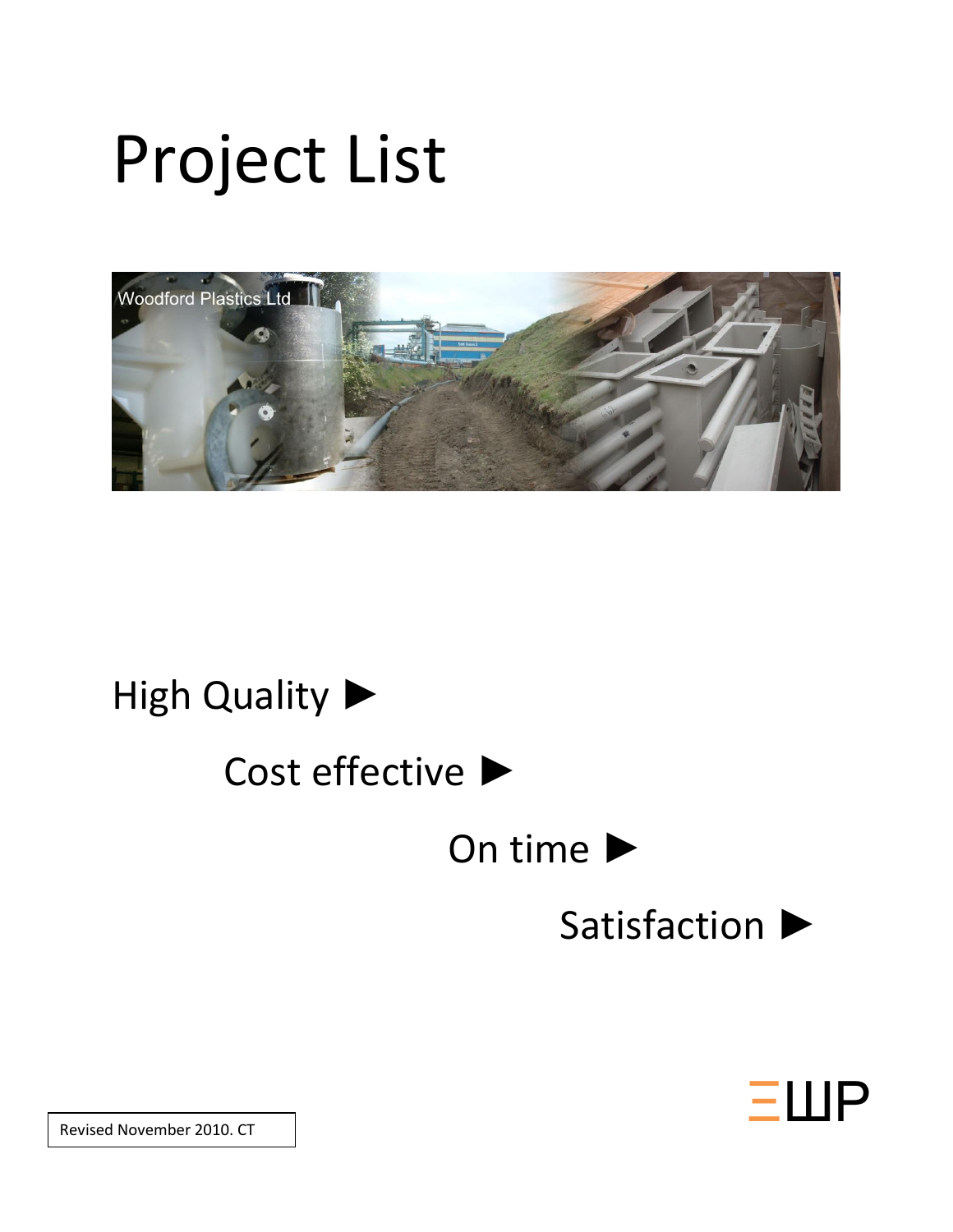|       | Underground mains installation, testing & repair services |  |                                           |  |  |
|-------|-----------------------------------------------------------|--|-------------------------------------------|--|--|
| Water | <b>Water mains</b>                                        |  | Polyethylene, Ductile Iron, Barrier pipe  |  |  |
| Gas   | <b>Gas mains</b>                                          |  | Polyethylene, carbon steel                |  |  |
| Fire  | <b>Fire Hydrant Mains</b>                                 |  | Polyethylene, Ductile Iron, Barrier pipe  |  |  |
| Fire  | <b>Sprinkler Mains</b>                                    |  | Polyethylene, Ductile Iron, Barrier pipe  |  |  |
| Fuel  | <b>Fuel Lines</b>                                         |  | Dual Contained polyethylene               |  |  |
|       | <b>LTHW Heating mains</b>                                 |  | Pre-insulated PEX, Polyethylene and steel |  |  |
|       | <b>Chilled water mains</b>                                |  | Pre-insulated PEX, Polyethylene and steel |  |  |
|       | <b>Leak detection</b>                                     |  | All materials                             |  |  |



- Installation
- Testing
- Purging
- Disinfection
- Leak detection
- Repairs
- Diversions
- Live break ins
- Emergency call outs
- Civil works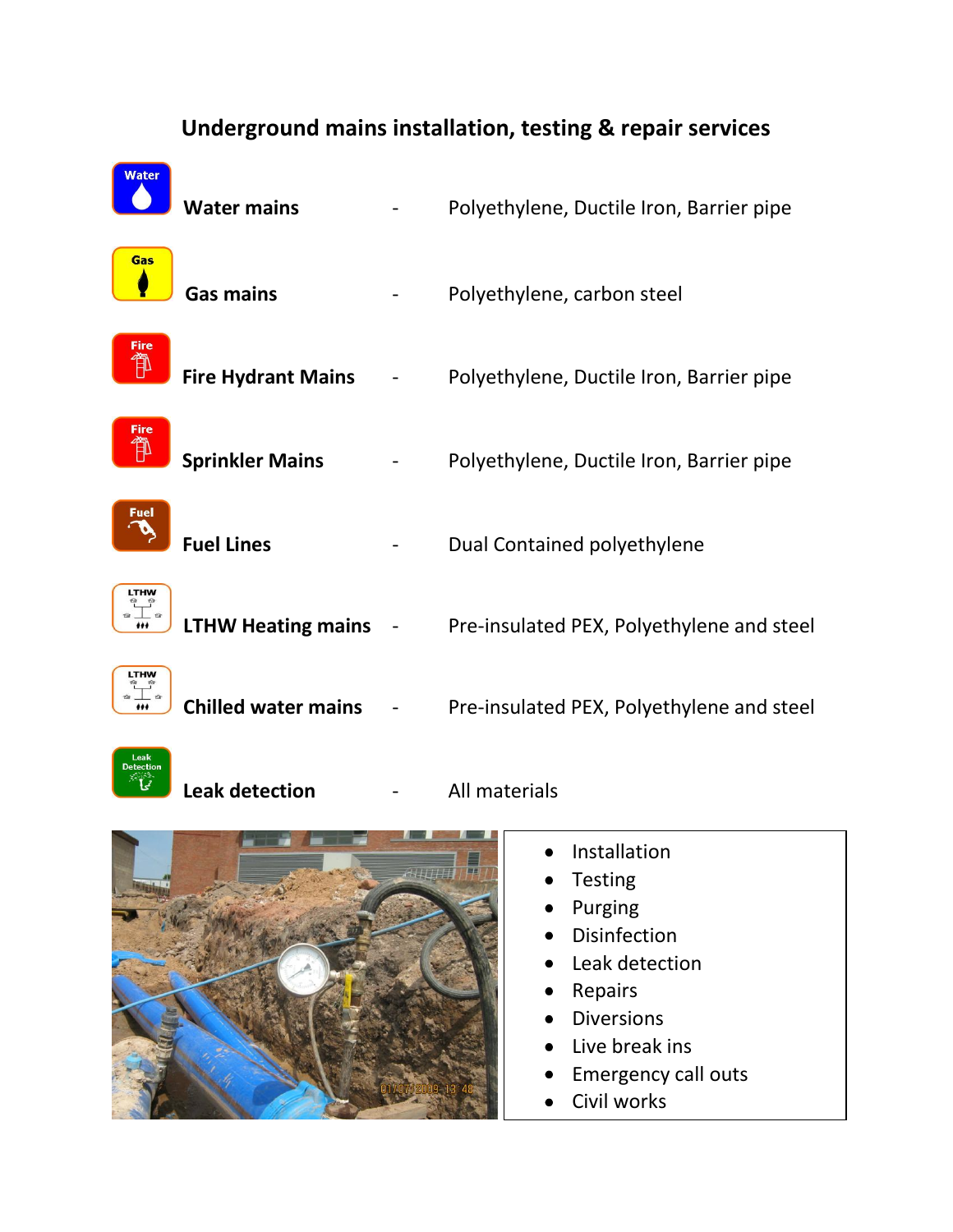#### Public Sector Works

Woodford Plastics has acquired a vast understanding of running public sector works throughout the country. We are greatly experience of working with Local Education Authorities, Regional Water Authorities and other relevant bodies and organisations that become involved with the works that we carry out.

Ultimately, our experience and professionalism relieves some of the project stress burden from our clients.

Some examples of where in the public sector that we have worked are listed below;

**Education...............................................................................................................................................**



Redcar & Cleveland College

Woodford Plastics has been involved with the BSF scheme for many years and is full experienced in working on such projects.

All Woodford Plastics Operatives and Personnel are CRB checked to ensure all security issues are in place prior to working on site.

Stanley Primary School **Ardrossan** Ashton Campus **Ashton** Mossley Hollins School Ashton Under Lynne Brassie Primary School **Ayreshire** Monkton Primary School **Ayreshire** Auchenharvie Academy **Auchenharvie Academy** Ayrshire Barnsley Academy **Barnsley** Greenacre School Barnsley Springwell **Barnsley** Basildon Sports Village Basildon Chalverdon School Basildon Archbishop Grimshaw School Birmingham Colebourne & Belfort School Birmingham Masons Hall **Birmingham**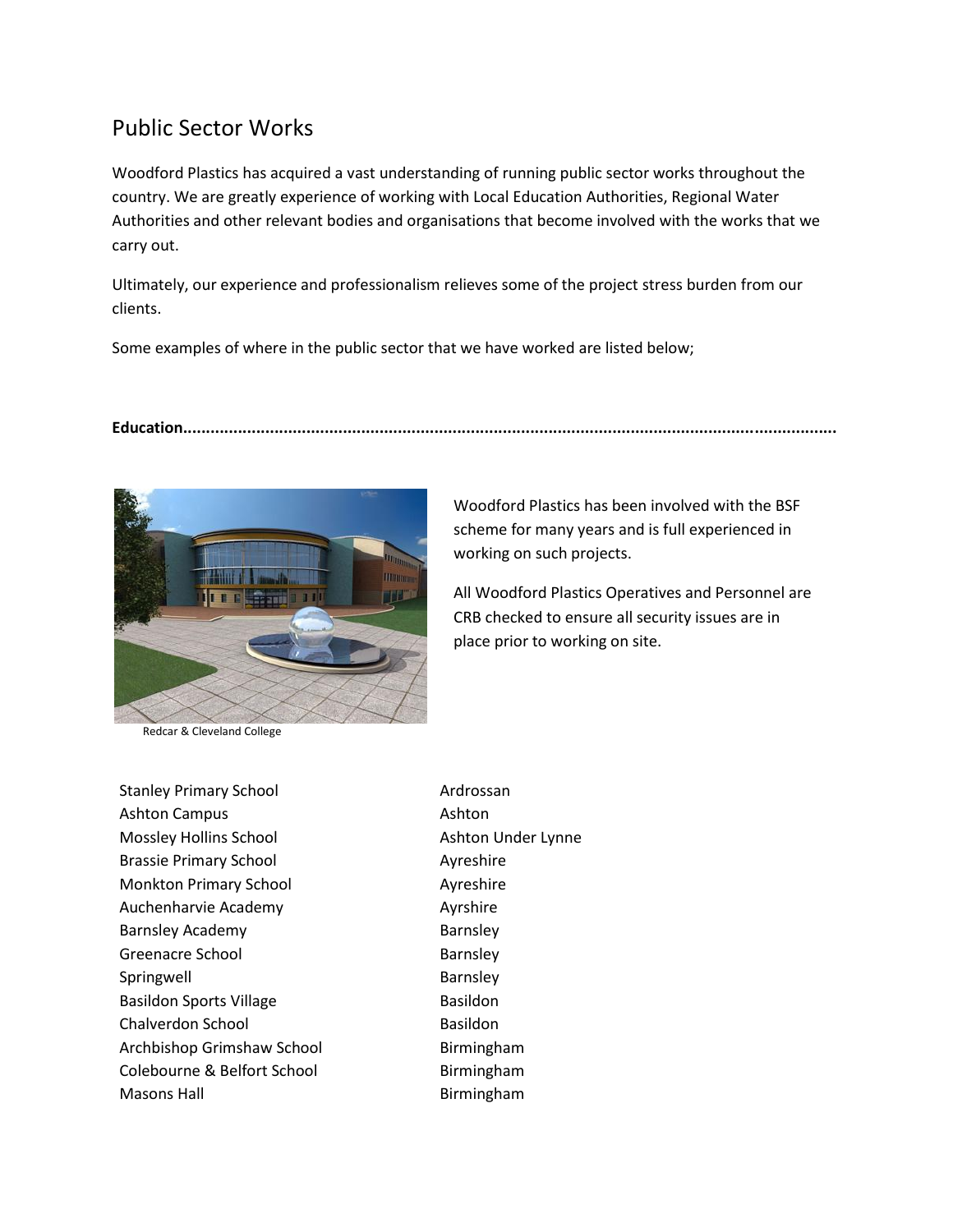Newfield School and Blackburn Beckfoot School and Bradford Bradford Bradford College **Bradford** Aston Fields Middle School Bromgrove Burnley College **Burnley** Sir John Thursby College Burnley The Rose Accademy **Burnley** Broadoak High School Bury Netherall School Cambridge Richard Rose Central Accademy Carlisle Hollingwoods School **Chesterfield** Alva Academy Clackmannanshire Lornshill Academy Clackmannanshire Colchester Institute Colchester Buglawton School Congleton Sir William Stanier School Crewe Dingwall School **Dingwall** Edlington School Doncaster Napier University **Edinburgh** Royal Holloway School **Egham** Failsworth School **Failsworth** Farnborough School Farnborough Gainsborough School Gainsborough Anniesland College **Glasgow** Glasgow Bonny Rigg School **Glasgow** Clydebank School Glasgow Cuiken School Glasgow Langside college Contract College College College College College College College College College College College College College College College College College College College College College College College College Coll Vermuyden School Goole Goole Thames Valley School Gravesend New Oasis Academy Grimsby Udston Primary School Hamilton Dehaviland Primary School Hatfield Hereford Technical College Hereford Roundhouse Secondary School Hertfordshire Richmond School Hinkley Hull Accademy **Hull** Sirius & Ganton Accademy Full Winifred Holtby and tweendykes School Hull Drummind School and Inverness Greenwood Academy **Irvine** Portree High School and Isle of Skye West Thames College **Isleworth**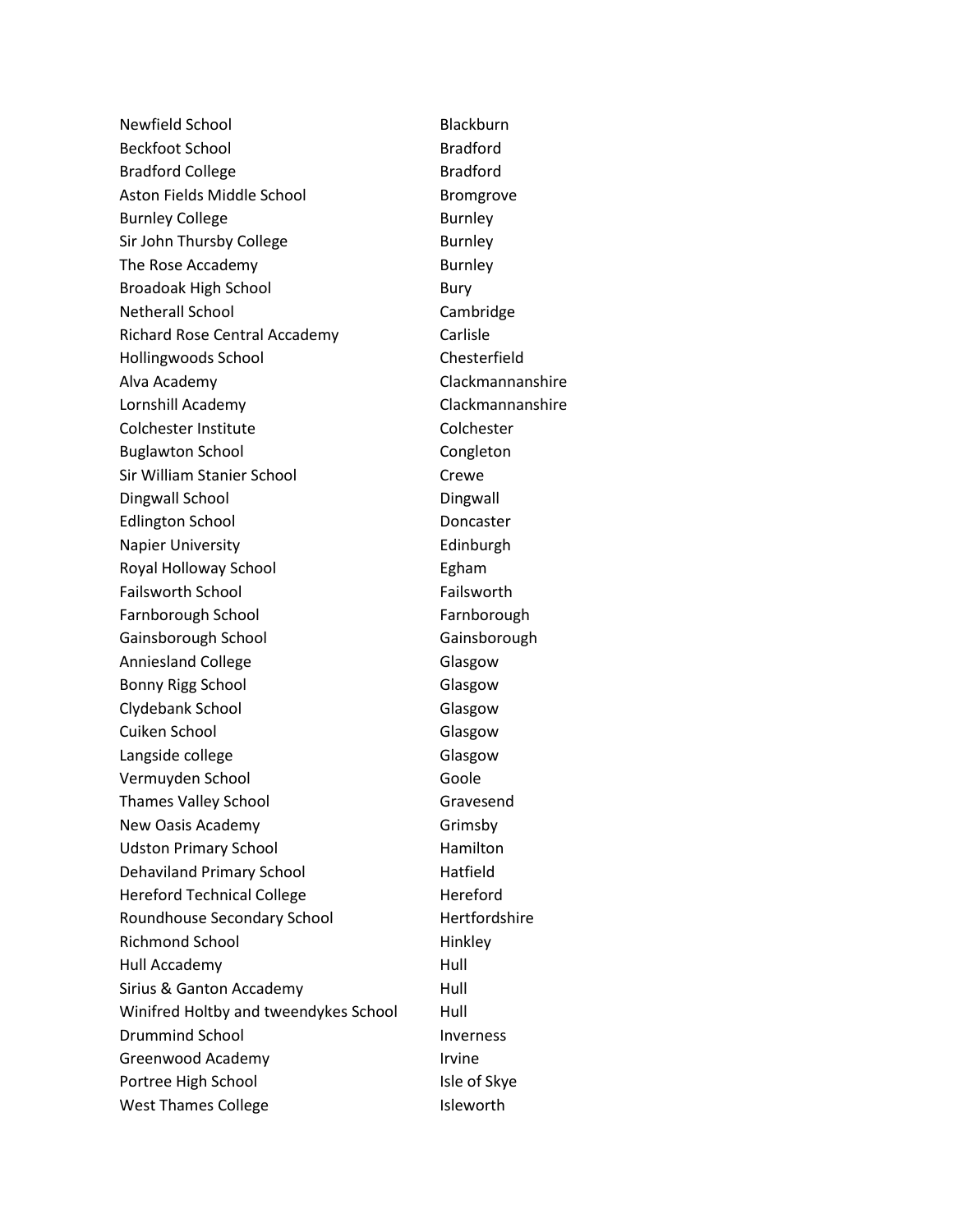Fordbank Primary School Johnstone Greenhead & Beachcliffe School Keighley Keighly College **Keighley** Keighley Lancaster University Lancaster Largs Academy Largs Robert Smillie Primary School Larkhall Allerton High School **Leeds** Cockburn School Leeds Leeds Grammer School Leeds Leeds Metropolitan University Leeds Swallow Hill College **Leeds** Yeadon Primary School Leeds Linwood RC School Linwood Woodland Primary School **Linwood** Alsop High School Liverpool Cardinal Heenan School Liverpool Gatacre School Liverpool Litherland High School Liverpool Harris Girls Accademy **London** Spa School and London London Whitmore High School **London** Downside School Luton Salibroome High School Macclesfield Gorton Educational Village Manchester Irlam School Manchester Ladybarn School Manchester Manchester University Manchester Our Ladys School Manchester Samworth Accademy Manchester Woodchurch High School Manchester Epping Forrest College Mellon Mexborough School Mexborough Mossley School Mossley Kenton School Newcastle Upon Tyne Thomas Bewick School Newcastle Upon Tyne Greenoak Primary School Northampton Cramlington High School Northumberland University of East Anglia Norwich Bishop Alexander School Nottingham Counthill School **Countill** School **Countill** School Greenhill School **Contact Contact Contact Contact Contact Contact Contact Contact Contact Contact Contact Contact Contact Contact Contact Contact Contact Contact Contact Contact Contact Contact Contact Contact Contact Cont** Gleniffer School Paisley Todholm Primary School Paisley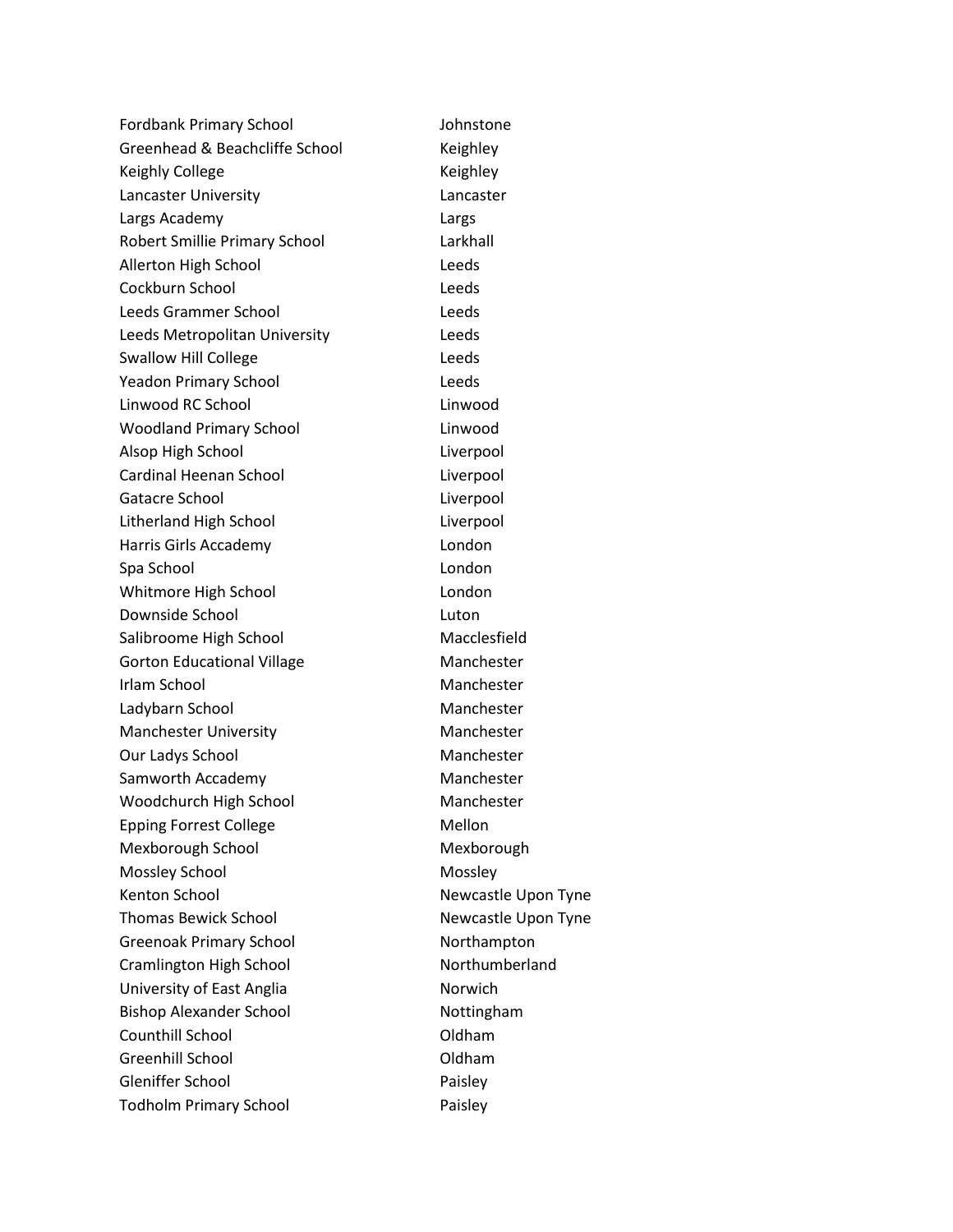Lee Grove Primary School **Pontefract** Coedpenmaen Primary School Pontypridd Pudey Grangefield School Pudsey Radcliffe School **Radcliffe** Waingels College **Reading** Reading Redcar & Cleveland College Redcar Linwood High School **Renfrewshire** Siddal Moor School Rochdale Hollingworth School Rochdale St Chads High School Runcorn St Mathews High School Salcoates Buille Hill High School Salford Salford Academy Salford PLC School Sheffield Single Faith School Slough Redbridge Community School Southampton Aquinas College **Stockport** Stockport Stockport Academy Stockport St Damiens College Tameside Rodillian School November 2012 1994 Presdales School Nare Birch Wood High School Warrington Stockton heath Primary School Warrington Warrington Collegiate **Warrington** Beechfield Primary School Watford Berry Grove Primary School Watford Monkseaton School **Monkseaton School** Whitley Bay Hilbre School Wirral Highfields & Pennfields Schools Wolverhampton Wolverhampton University Molverhampton Harrop Fold School Worsely Yale College Wrexham Wright Robinson School Barstable School North Cestrian Grammer School Ormsby & Priorywood School St Josephs Comprehensive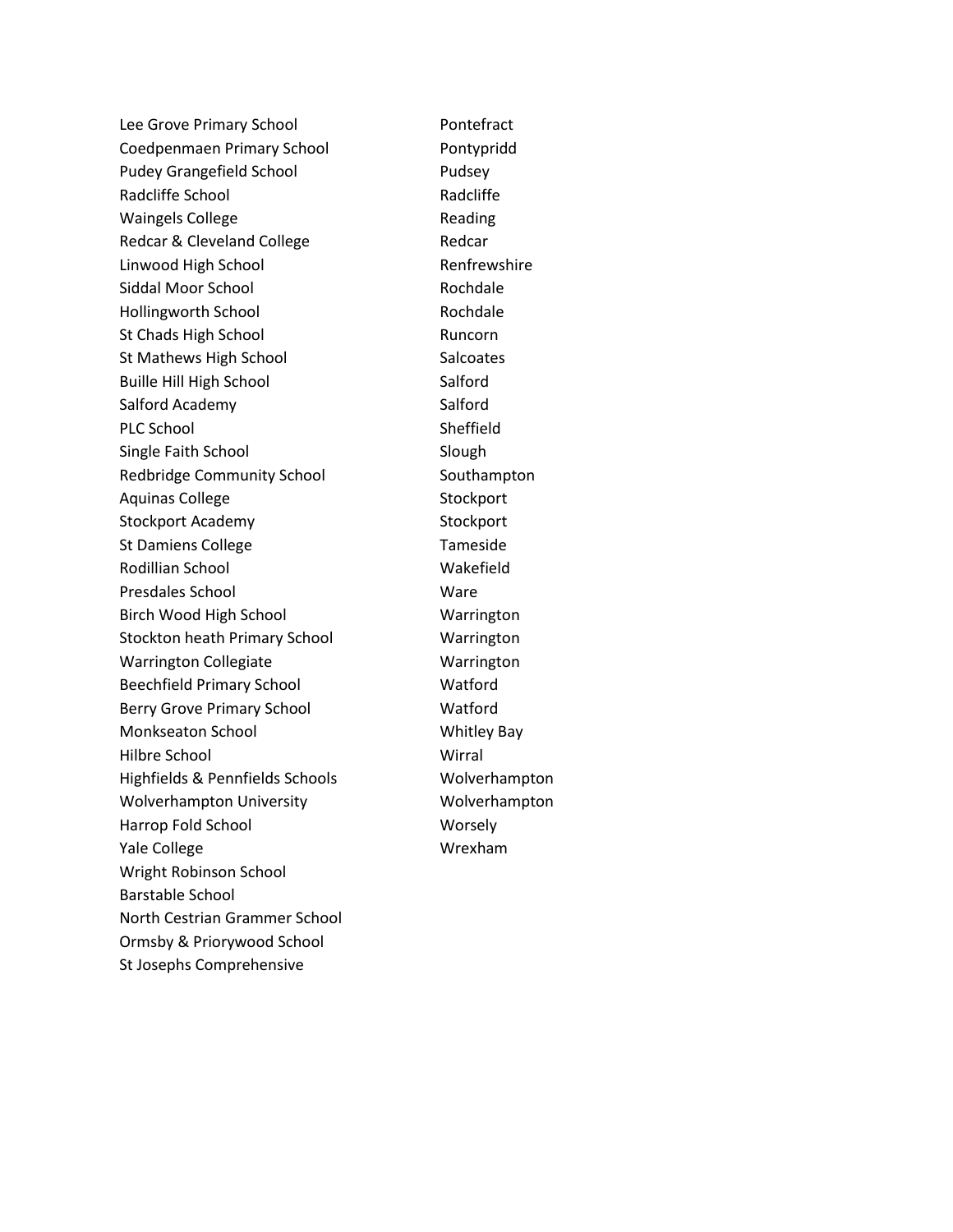

Whiston Hospital

Working on a 'Live' Hospital site presents many differing problems to be resolved for the efficient 24 hours working of the Hospital. Woodford Plastics can be trusted to cooperate fully in assisting with such difficult site conditions.

Tameside Hospital **Ashton U Lyne** Mossley Hall Hospital **Birmingham** Canterbury Hospital Canterbury Carleton Clinic Carlisle Countess of Chester Hospital Chester Leighton Hospital **Crewe** Stobhill Hospital Glasgow Beatson Institute for Cancer **Glasgow** Hollywell Hospital **Hollywell** The State Hospital **Lanark** Lanark Ashworth Hospital **Liverpool** Aintree Hospital Liverpool Manchester Joint Hospitals Manchester Christies Hospital Manchester Mansfield Community Hospital Mansfield Oldham Hospital Oldham ICC Peterborough Hospital Peterborough Whiston Hospital **Prescott** Glen Clwyd Hospital **Rhyl** Birch Hill Hospital **Rochdale** Rochford Hospital **Rochford** Crosslane Hospital Scarborough Royal Shrewsbury Hospital Shrewsbury Frome Community Hospital Somerset St George Hospital Stafford Sunderland Hospital Sunderland Wrexham Maelor Hospital **Wrexham** Wythenshawe Hospital Wythenshawe Brookway Health Accademy Mythenshawe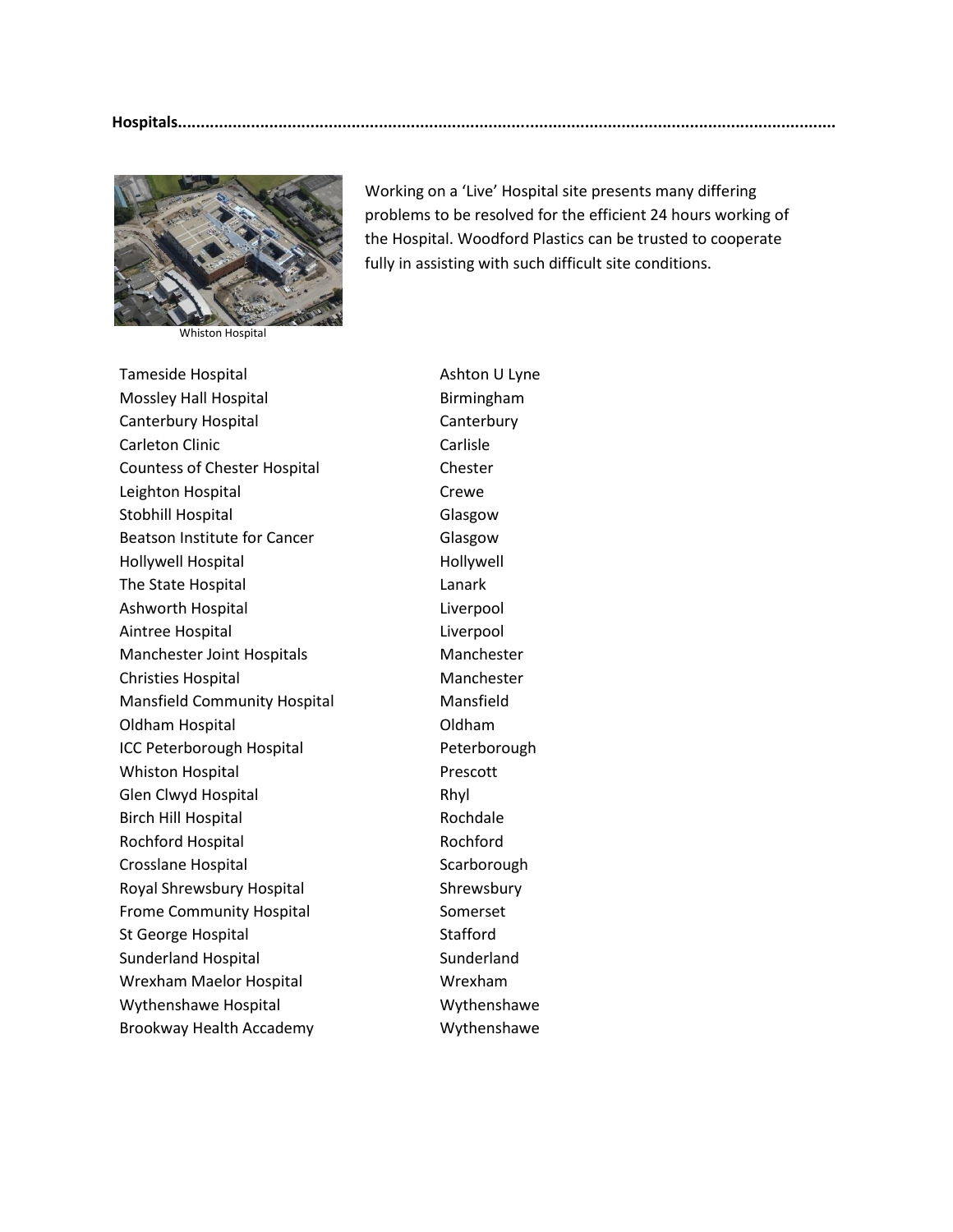

HMP Ranby HMP Rochester HMP Belmarsh HMP Coltishall HMP Elmley HMP Nottingham HMP Little Hay HMP Bronzefield HMP Deeside



Northwood HQ

**MOD.......................................................................................................................................................**

MOD Basil Hill RAF Wyton RAF Valley Carver Barracks MOD AWE Aldermaston BAE Warton RAF Menwith Hill BAE Samelsbury MOD Northwood HQ BAE Washington RAF Brize Norton BAE Broughton

Woodford Plastics operative and all personnel are security cleared to work on all of the UK's major security sensitive projects and institutions and have a wealth of knowledge and experience of all aspects of working in high security areas.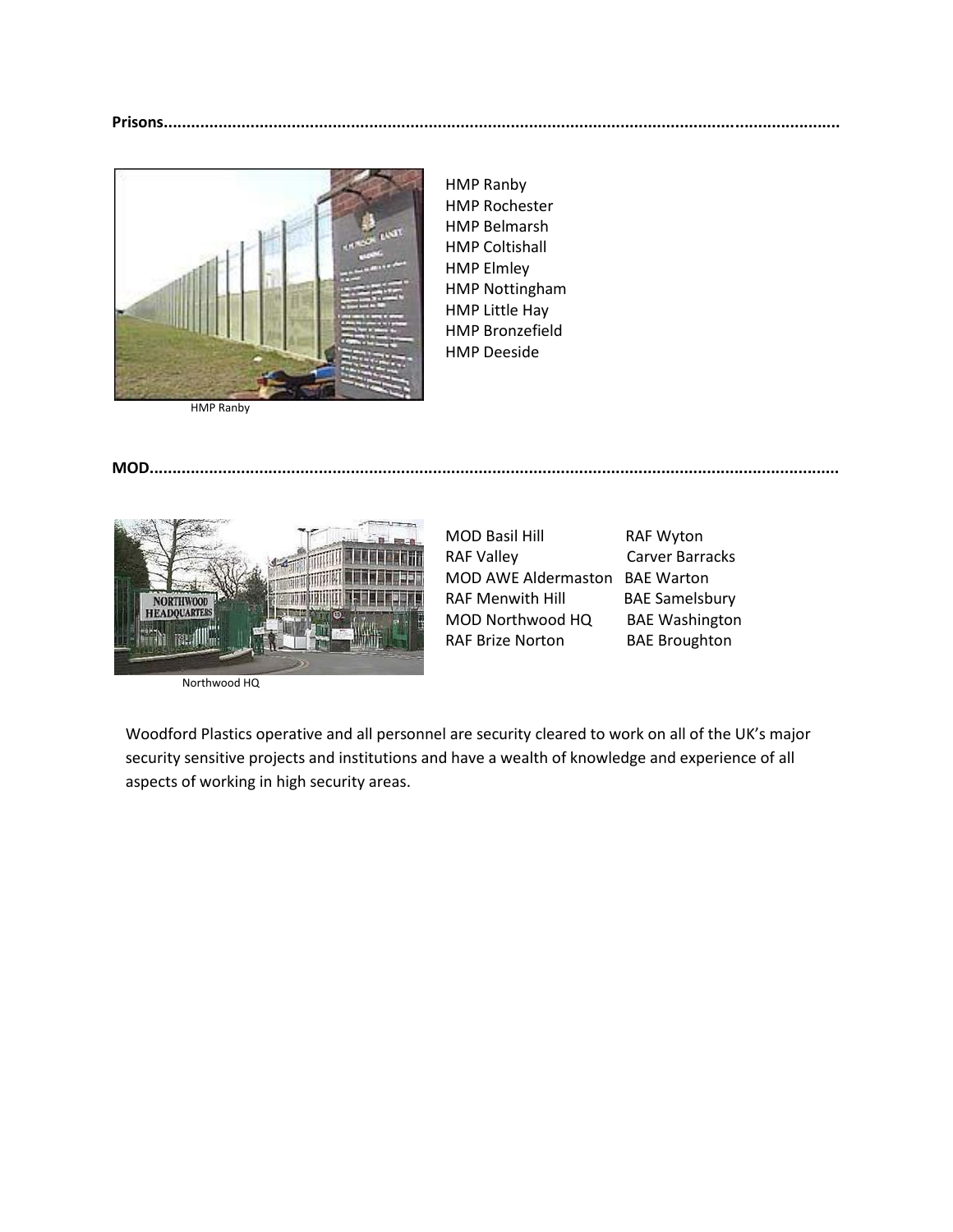#### Private Sector Works

In addition to our public sector works we carry out a vast amount of works in the private sector, including;

**Miscellaneous.........................................................................................................................................**



Dungeness Power Station

Chemical & Pharmaceutical Plants - Nationwide Nuclear & Coal fired Power Stations - Nationwide General manufacturing plants **Fig. 1.** Nationwide Water & Sewage treatment plants - Nationwide Industrial Distribution depots - Nationwide

Our workmanship, skills, and the materials that we use ensure we can meet the highest standards required when working on critical equipment in Nuclear Power Stations etc.

**Airports..................................................................................................................................................**



John Lennon Airport **1988** - Liverpool Heathrow T5 and the contract of the condon contract to the London Gatwick Airport **Canada Access 1966** For the London

Prestwick Airport **Contains Container Act Airport** of the Glasgow

We have considerable experience in working on the UK's major airports both airside and non-airside. All of our operatives and personnel have excellent security and identity records which mean we do not have any security issues.

Heathrow T5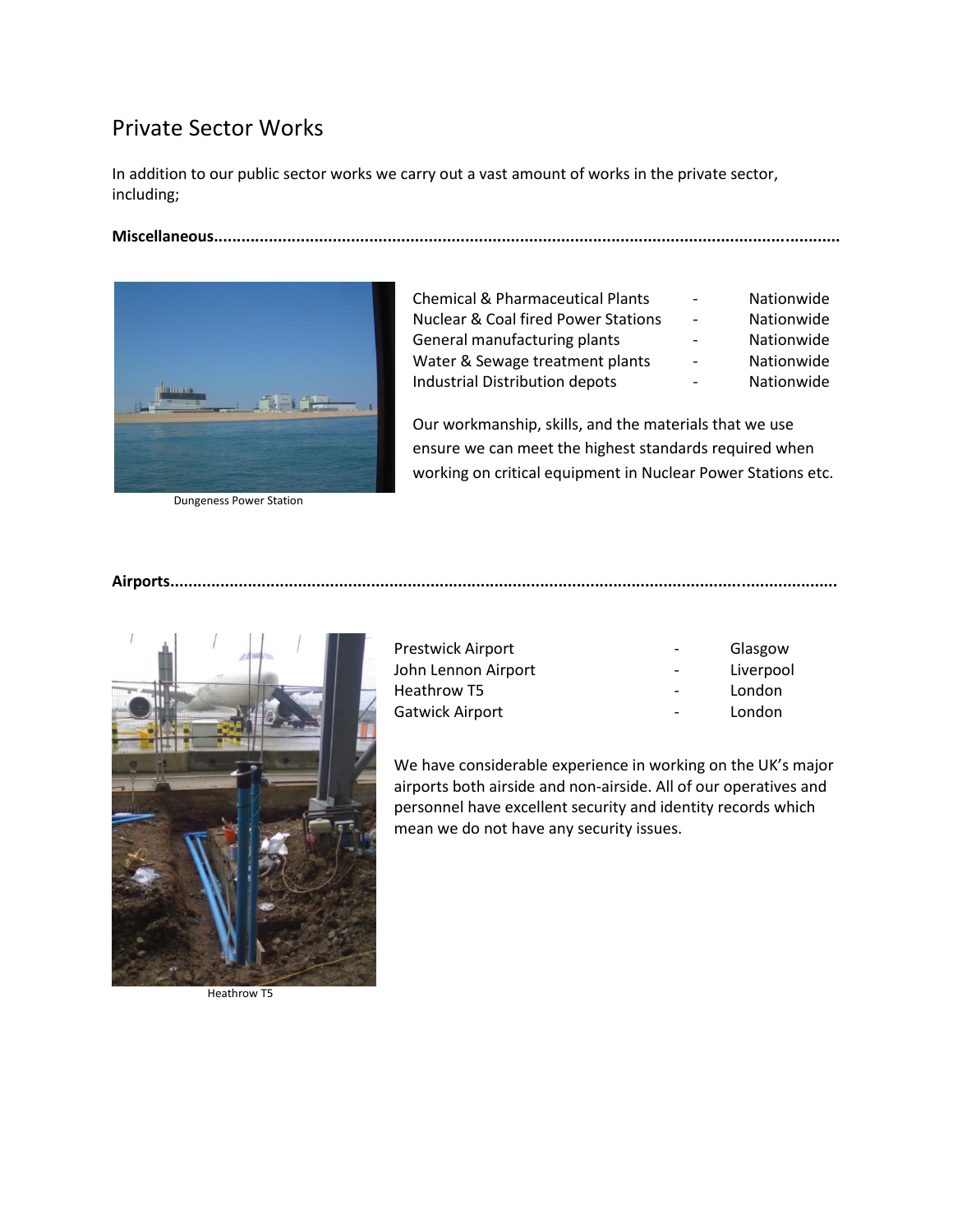**Retail......................................................................................................................................................**



| JD Sports         | Chill Factor | <b>Trafford Centre</b> | <b>Barton Square</b>      |
|-------------------|--------------|------------------------|---------------------------|
| <b>Ikea</b>       | Tesco        | Asda                   | Morrisons                 |
| Sainsburys        | 3M           | <b>HSBC</b>            | <b>MBNA</b>               |
| Nthrn Rock Wickes |              | <b>B&amp;Q</b>         | <b>Maplin Electronics</b> |
| Costco            | MFI          | Ilva                   | GUS                       |
| <b>M&amp;S</b>    | Littlewoods  | Ftc                    |                           |

We have been involved in a large number of retail projects. This includes new retail parks, new stores, extensions to existing stores, and new distribution depots.

We have not listed all of the towns that we have worked in here, for example, we have worked on in excess of 30 x Tesco stores / distribution centres.

Chill Factor E

#### **Information Communications Technologies - Dual Contained Fuel pipework.........................................**



Some examples of were dual contained fuel pipework has been installed:-

HSBC Bank NDC Featherstone EDS Wynyard United Utilities Lyngley Mere Wythenshawe Cardial Centre Manchester ICC Peterborough Hospital Peterborough Yab School EBBW Val Whiston Hospital Prescott

HSBC Bank

Storage space for the safe storage of business and our personal data is an ever growing demand. Most Data centres contain their own UPS (Uninterruptible Power Supplies) & power generation. These generators require fuel to run them. In turn the fuel has to be stored in specially designed underground fuel storage tanks.

It is imperative that the pipework which interconnects the fuel storage tanks and the generators is safe and free from leaks. Woodford Plastics provides a professional supply and installation service of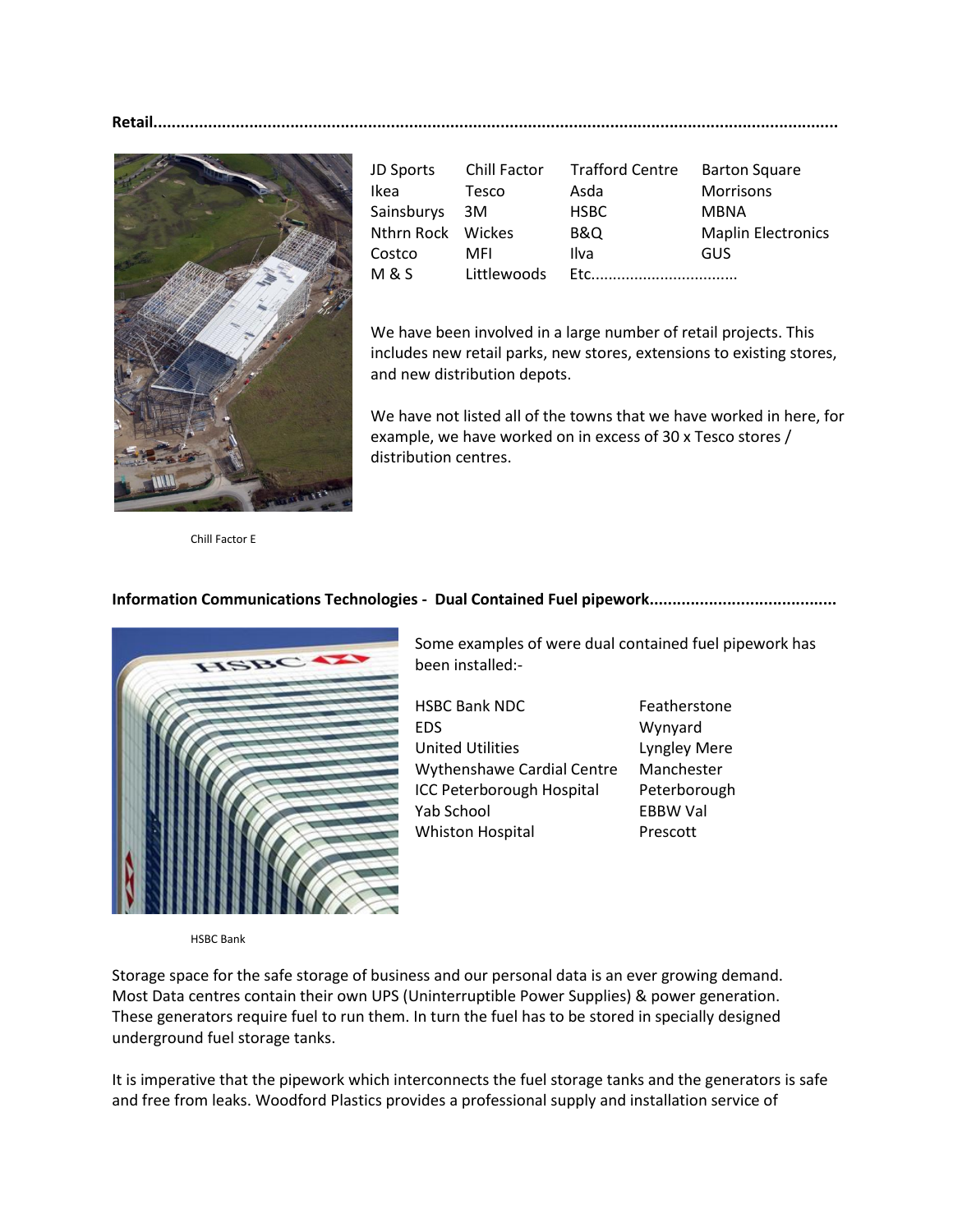specially designed dual contained underground plastic fuel lines.

Working in close partnership with the pipe & fittings manufacturer we are able to provide an environmentally safe fuel transportation system.

The use of dual contained PE pipework for the transport of fuels and other hazardous substances has a wide ranging number of applications from Data Centers to Hospitals to Airports and others.